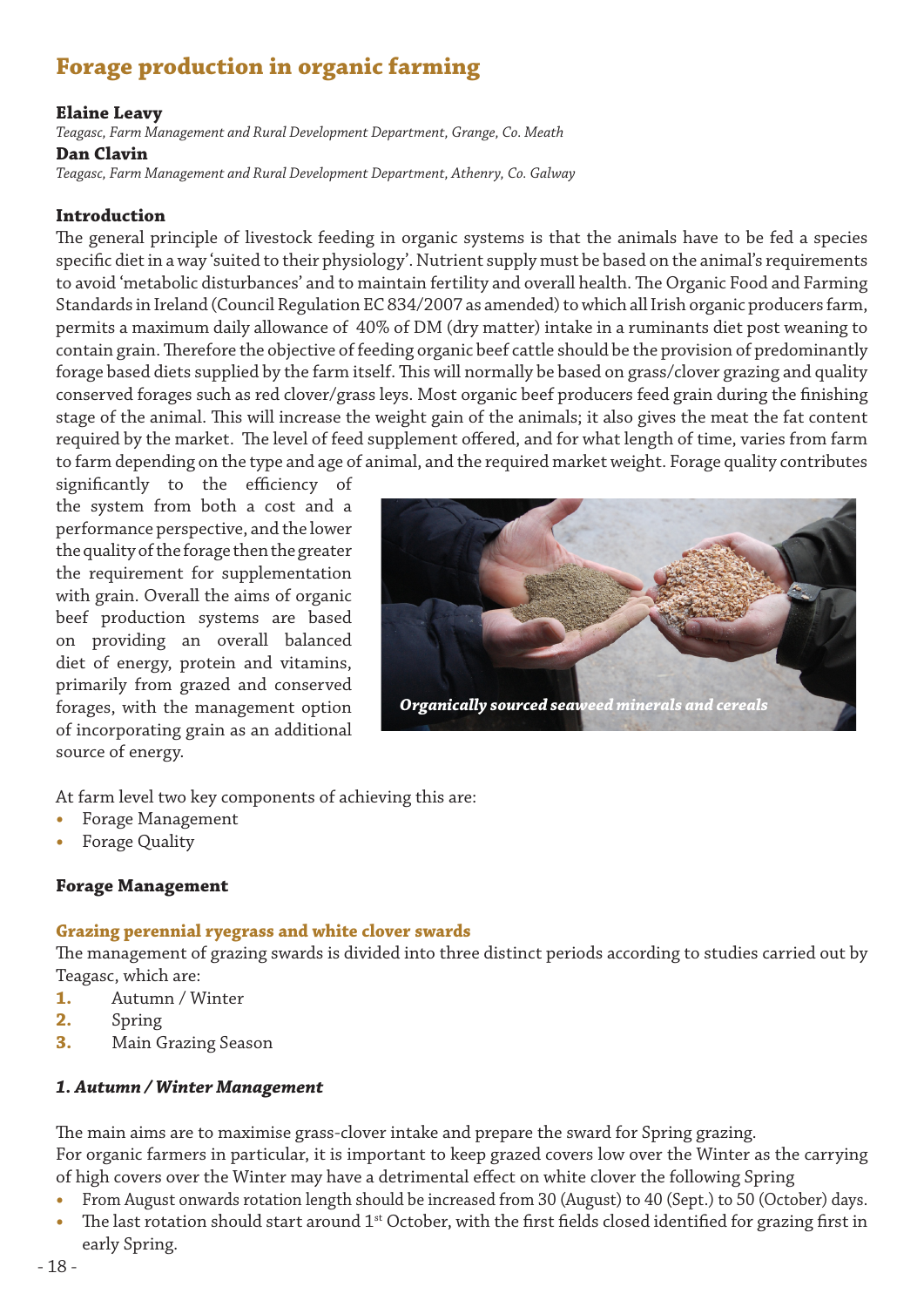- Swards should be grazed down to a 4.0 cm stubble height to enable light to reach the clover stolons. This encourages budding and future growth the following Spring
- It is essential to avoid poaching at all costs as this has a detrimental effects. On swards and especially clover persistency.

# *Bloat:*

White clover may contribute over 40% of the DM (dry matter) in the sward from August onwards. While bloat is not normally a problem on organic farms (for cattle are accustomed to grazing clover pastures), be cautious about the risk of bloat especially later in the grazing season and use preventative measures to minimise bloat risk. Cattle most at risk are those which are not accustomed to clover in their diet. Some preventative measures are as follows:

- **•**  For animals not accustomed to clover, feed them to fill with hay/straw immediately before putting them onto a clover-rich pasture.
- Move 'at-risk' cattle to a high clover pasture when the herbage is dry rather than wet.
- Adding pluronic agents to drinking water may be allowed. Consult with your relevant Organic Certification Body.

## *2. Spring Management*

The aim of this period is to get animals to commence grazing as early as feasible to minimise the cost of production and maximise animal performance from grass.

- The main aim during this period is to maximise intake and prepare the sward for Summer grazing/silage.
- Commence grazing as early as feasible as late turnout to a high grass cover can lead to poor grass utilisation and quality later in the season. Start grazing early (target mid-Feb., ground permitting). Use on/off grazing, strip-grazing, back-fencing, multiple entrances to paddocks, etc., as needed.
- **•**  Rotation 1 will be about 50-60 days duration. Fields intended for first-cut silage can make up 30-40% of the grazing area for the first rotation. The aim should be to finish this rotation by the middle of April.
- Graze to a 4.5cm stubble height. At most 10-15 % clover will be present at this stage of the year. It will be important to prevent it being swamped by grass
- Slurry is an imortant sourse of nitrogen (N) for spring growth:
	- aim in mid/late January to spread slurry on final paddocks closed pre-Winter.
	- after grazing in the first rotation, spread slurry on the paddocks being closed for first-cut silage.

# *3. Main Grazing Season Management*

The aim during this period is to maximise animal performance from a complete forage diet. This is achieved by providing a consistent supply to the animals on a daily basis. With good grassland management it is possible to have a long grazing season

- Rotation length should be maintained at 28 to 30 days to allow swards to re-grow.
- Heavily stocked farm targets: pre-grazing sward height of 8 10 cm. Avoid grazing higher covers as this will affect animal performance.
- The quality of the pasture should be maintained by topping pastures to a 4cm stubble height. Topping should take place from mid-May rather than waiting until later in the season.
- Walk the grazing area weekly to identify surpluses/deficits and take remedial action e.g. remove surplus grass as bales.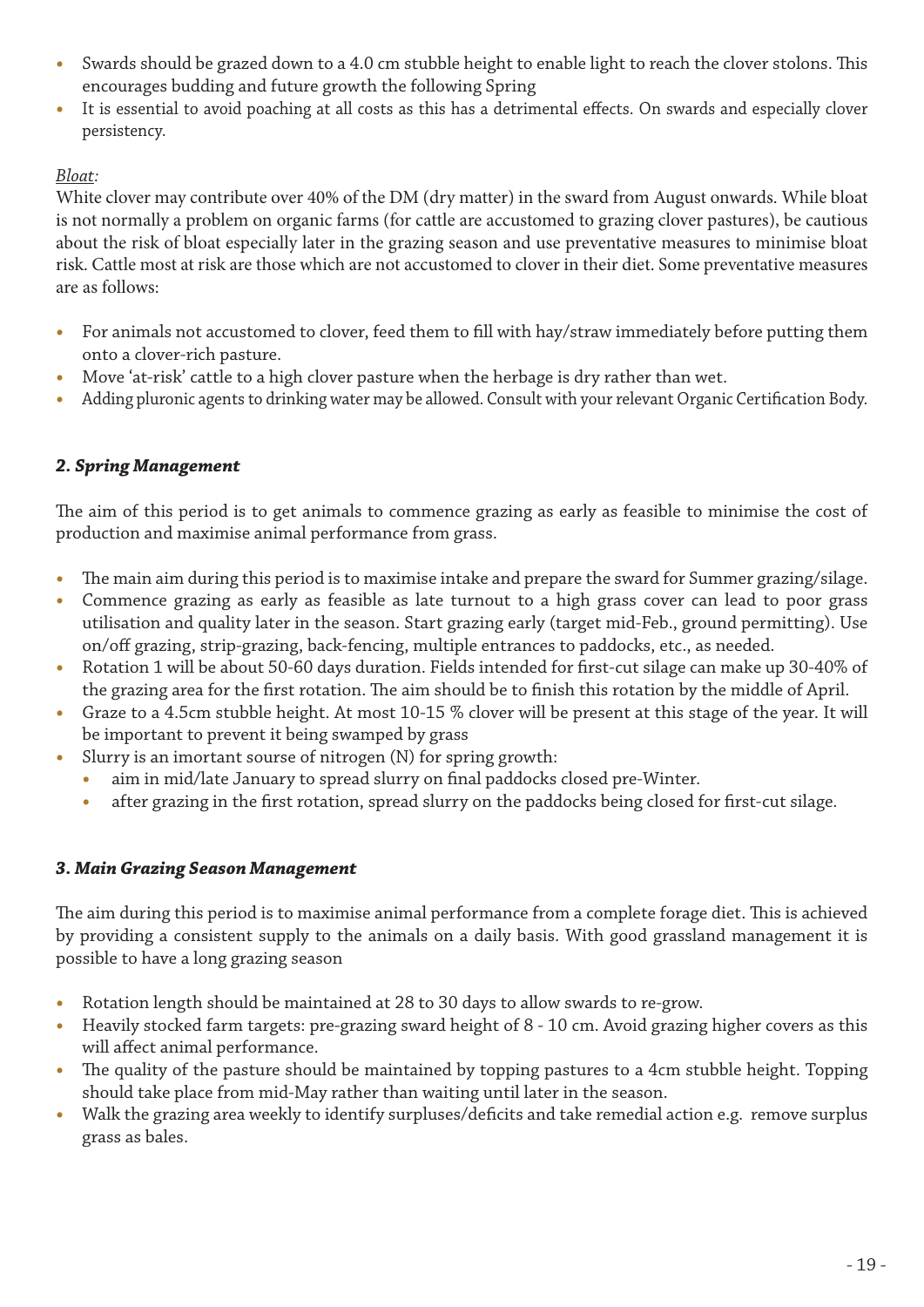## **Grass-white clover silage swards**

As conserved forage contributes approximately 40% of the animal's annual diet and organic farmers can only source it from fellow in-conversion or organic farmers (if required), it is especially important for organic farmers to produce adequate quantities of conserved silage/hay of the required quality. The following are some of the management techniques required to achieve this:

- **•**  Avoid a carryover of dead vegetation at the base of the sward during the Winter as this will decrease the energy value of the silage sward. High grass covers over the Winter also detrimentally affect clover development.
- In Spring, graze the paddocks intended for first-cut silage to an even stubble height of 4cm if ground conditions allow. This will help increase the quality of the silage sward and further encourage clover growth during the season.
- Ensure the P, K and pH status of the soil is adequate by providing required input of P, K and lime, based on soil analyses taken within the last five years.
- Apply slurry as early in the season as possible.
- Avoid compacting soil during organic manure spreading and silage making.
- Measure the grass yield prior to cutting. One of the benefits of this is that poorly performing fields can be identified and necessary action can be taken to correct this.
- Make an inventory of silage stocks to calculate that you have enough feed for your animals over the Winter period.

# **Forage Quality**

## **Grazing Swards**

Due to the considerably lower cost of grazed grass as a feedstuff compared to silage or grain, one of the objectives of organic beef producers should be to optimally exploit this by providing a highly digestible leafy sward over an extended grazing season.

On organic farms, the incorporation of white clover in grass swards is widely recognised as the driver of grassland production in the system and with good grassland management it is possible to have a long grazing season of high quality feed. To ensure that the grazing swards are of good quality, the following practises should be considered:

- Use a rotational grazing system to help maintain grass-clover quality throughout the year.
- Walk the farm on a weekly basis, measuring grass growth and assess the supply of grass
- Spread slurry in Spring when both crop demand and the N availability of slurry is highest. Early application provides nitrogen for grass growth before clover starts to fixate atmospheric nitrogen.

## **Silage swards**

There is a wide range in silage quality on Irish farms. The level of dry matter digestibility (DMD) achieved has a major effect on the cost of the silage and the performance of the animals being fed. The DMD is most frequently used as an index of the feed value of silages. Highly digestible silages must be fed when high rates of performance are required from housed animals. This would be the case for an organic beef farmer finishing animals for slaughter over the winter housing period. Highly digestible silages are produced from swards that have a high content of leaf, relatively little stem or seed heads and a low content of dead herbage, docks and other less digestible plants.